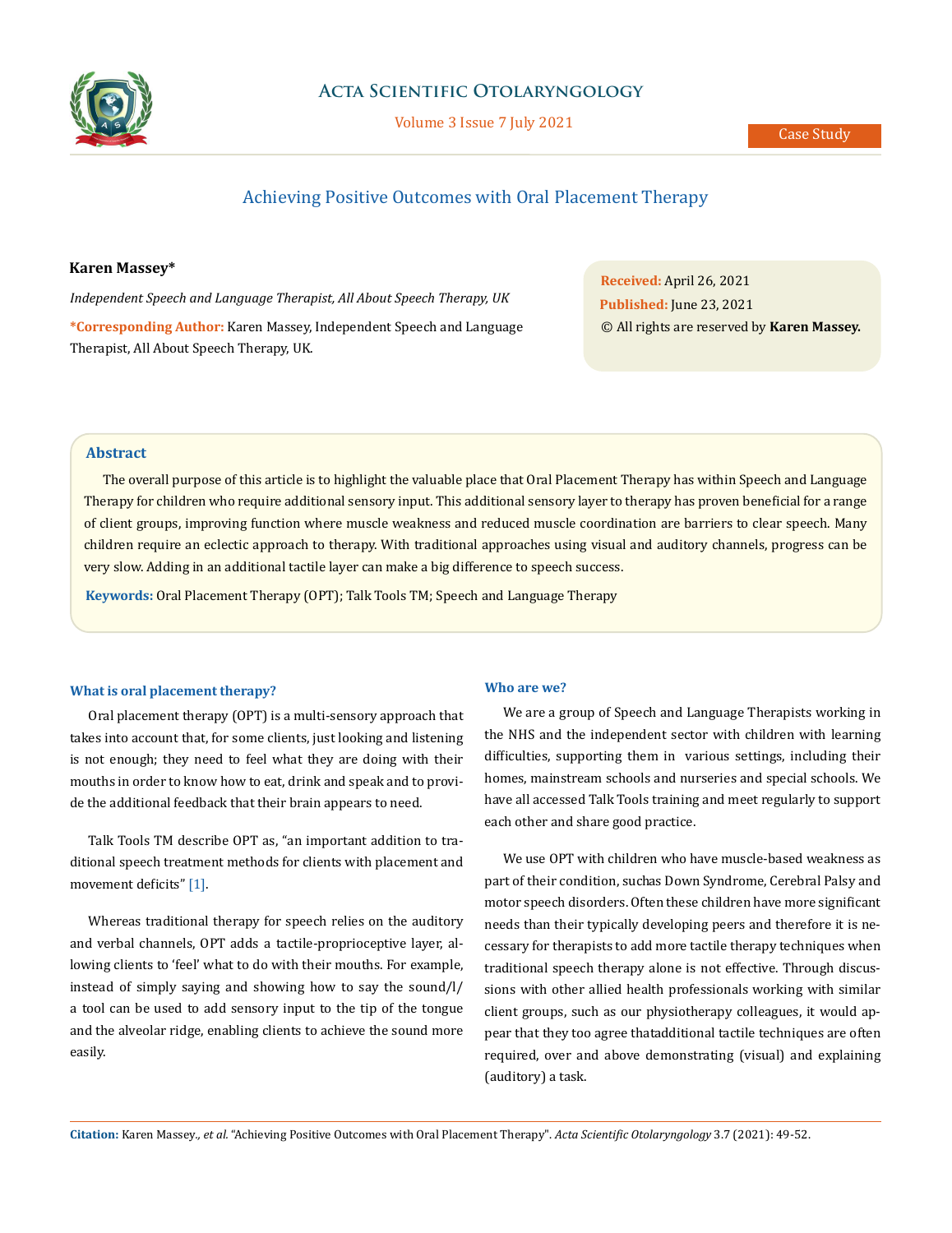## **Based on the evidence why do we use OPT and what are the findings?**

Alhaidary [2] highlighted that, "in children who have a normal developmental profile… nonspeech oral techniques lack supporting research". However, therapists are advised, "to base their assessment on evidenced-based research, their client's needs and wishes, and their own clinical experience supported by theory". It is our clinical experience that has led toour continued use of OPT for clients who we feel make progress with their speech through the implementation of OPT. As the article explains, Alhaidary's findings are based on a typically developing population, whereas the children we work with all have developmental difficulties. It is therefore not possible to generalise the findings highlighted by Alhaidary to our clinical practice.

Also, one of the biggest oppositions to OPT is the argument that non-speech oral motor exercises (NSOMEs) do not directly improve speech production. However, this assumes that OPT falls under the NSOME umbrella. OPT differs from NSOME in the way that it is underpinned by the need to link all therapy activities to functional eating, drinking and speech skills i.e. practising speech sound production alongside the OPT. Flipsen [3] made a distinction between: "Oral-Motor Activity - any therapy activity involving the use of the oral musculature (e.g. lips, teeth, mandible, cheeks, velum) that does not include the production of speech sounds at the same time". He gives examples of activities such as blowing on horns, using chew tools or repetitive bubble blowing, with the goal of improving the function of the musculature and "Speech-Motor Activity - any therapy activity involving the use of the oral musculature (e.g. lips, teeth, mandible, cheeks, velum) that includes the production of speech sounds at the same time. The goal of such activities is to practice real speech while providing supplemental and/or augmented input". He gives examples such as sound shaping, the moto-kinaesthetic approach and the PROMPT approach. Flipsen states that a method can come under the 'speech-motor activity' heading "so long as real speech (i.e. at least a complete phoneme) was being produced during the activity".

In this description, OPT as we use it, to support speech clarity, comes under the umbrella of a 'speech-motor activity'. We may use tools such as bubbles, horns, cheerios or a tongue depressor to give tactile input, but the activity would also always involve the attempt at production of the speech sound. It is our experience that children have been discharged from therapy with unresolved difficulties or have not received therapy for their speech difficulties because therapists are not aware of OPT and are not confident in assessing oral movements for speech and adding in the additional tactile level of input necessary to support them. We do not recommend OPT as a standalone therapy, but as a valuable part of a Therapist's toolkit that can be used effectively alongside other therapy techniques.

In approaches such as Talk Tools, there are hierarchies to enable the precise measurement of baseline skills as well as measurements of progress. These hierarchies were used in the cases described below.

#### **Case Studies**

Child A was six years old and attended a special school. He presented with severe speech difficulties, producing only open vowels and /g/. He rarely attempted verbal communication. Assessment revealed weakness in the tongue and inability to achieve alveolar placement. He successfully followed the Cheerio for Tongue Tip Elevation programme, which aims to teach tongue tip dissociation and this led to production of alveolar sounds. Used in conjunction with the Nuffield Dyspraxia Programme, in 18 months he was able to produce all consonant sounds in single words. His speech was intelligible to familiar adults in context.

Child A's parent said: "He has progressed so much from the child who couldn't say a single word 18 months ago".

Child B had been working on bilabial sounds using traditional articulation therapy but this had been unsuccessful. The introduction of a tongue depressor between his lips to give a tactile prompt, and then the 'apraxia shapes' to help him differentiate between the bilabials, very quickly resulted in accurate production of the sounds 'm, p and b'.

Below are some other examples of using OPT to help children achieve individual speech sounds which they were not able to achieve using traditional therapy methods alone:

Using a cheerio placed on the lower lip so that the child can feel the placement by scraping it with their top teeth leads to the automatic retraction of the lower lip and encourages the production of /f/, as the picture below demonstrates:

50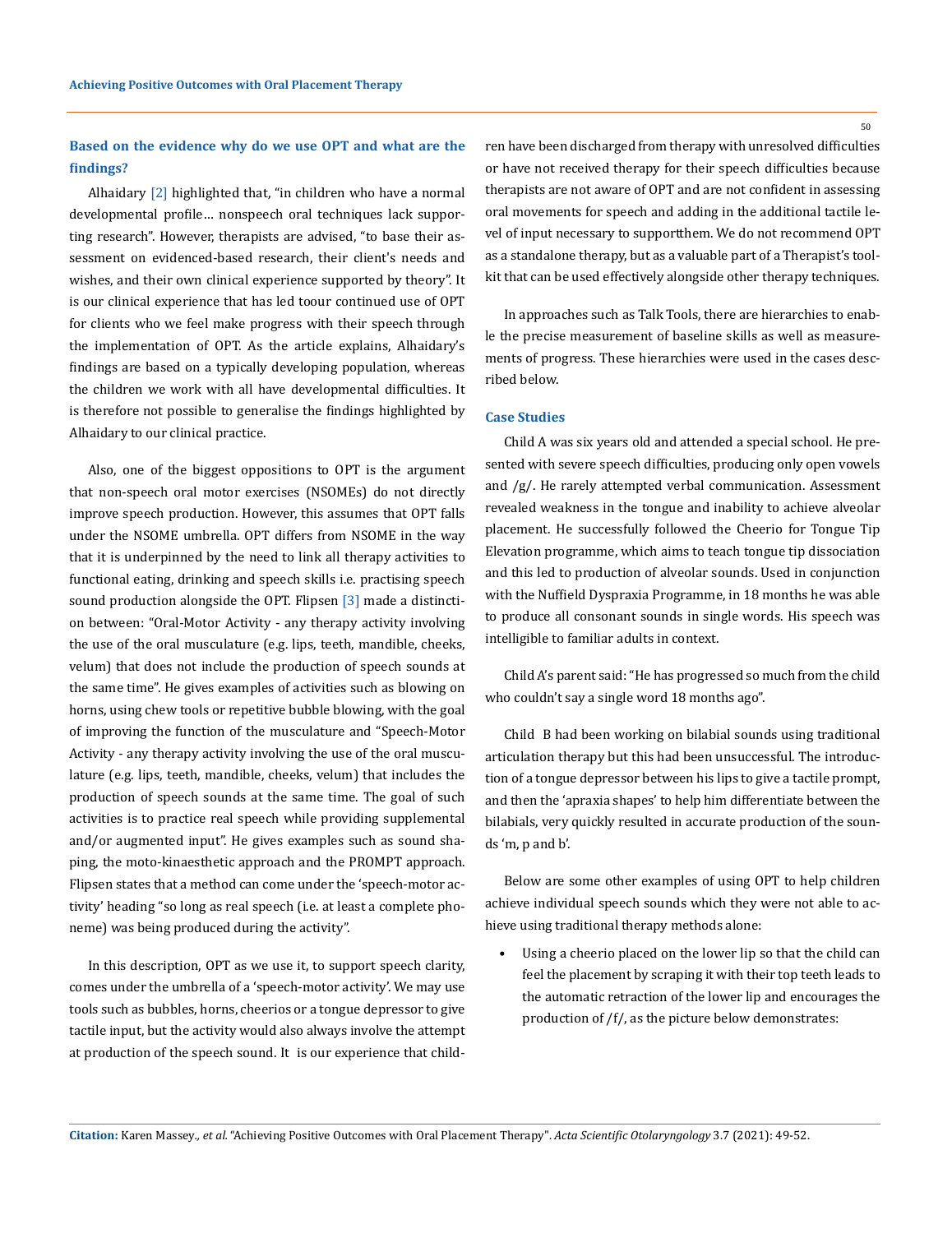

**Figure 1:** Apraxia shape tool for /m/.



**Figure 2:** Apraxia shape tool for /p/.

Using a cheerio placed behind the bottom teeth and held in place by the tongue tip encourages tongue tip depression and leads to the correct placement for the velar sounds /k/ and  $/g/$ .

- Using bubbles or a horn with a round mouthpiece supports the child to achieve the sound /w/.
- In each example, the sounds are immediately practiced after the supplemental input has been given.



**Figure 3**

### **Conclusion**

The one evidence based systematic review on non-speech oral exercise revealed "insufficient evidence to support or refute the use of OMEs [oral motor exercises] to produce effects on speech" [4]. Therefore, when you are describing the method of adding tactile cues and supplemental input into a child's speech therapy programme, it would appear that collecting practice-based evidence, as we are continuing to do, is essential in gaining greater understanding of the impact on speech sound development. In all the cases outlined in this article, the children had received traditional therapy approaches with limited success prior to OPT being added to their treatment programmes. Our clinical experience highlights that the addition of a tactile cue can be invaluable in helping children with developmental disorders and muscle-based weaknesses achieve correct sound placement and improved speech clarity.

#### **Bibliography**

1. <https://talktools.com/pages/what-is-opt>

**Citation:** Karen Massey*., et al.* "Achieving Positive Outcomes with Oral Placement Therapy". *Acta Scientific Otolaryngology* 3.7 (2021): 49-52.